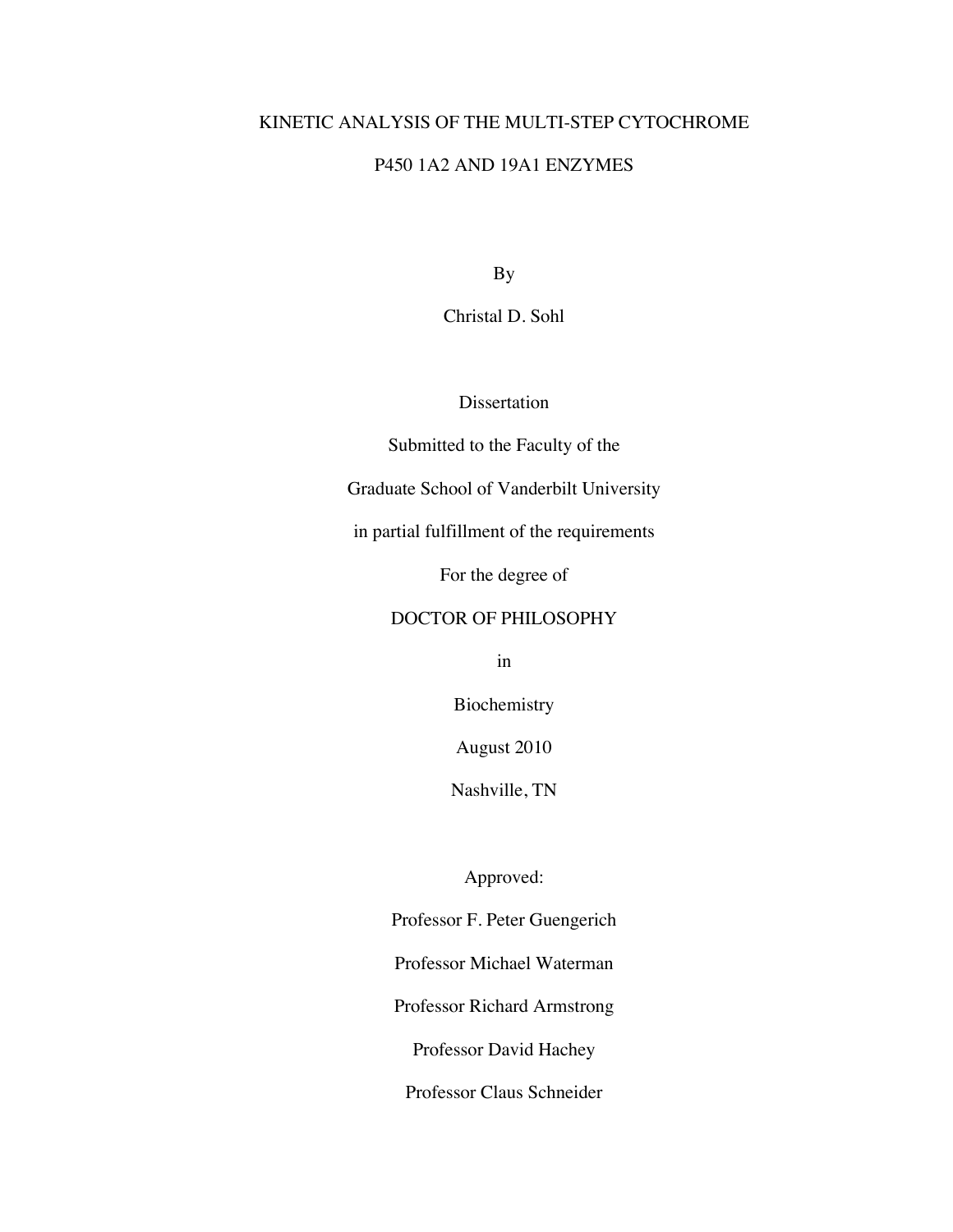To my mother, the lifelong scholar.

Even though she was always told a college education was inappropriate for her (despite her obvious intelligence, excellent work ethic, and zest for learning), she instilled the importance of schooling in her children and selflessly helped provide the monetary means and emotional support for higher education for her entire family. Persistence and hard work led to earning her own college degree in 1996.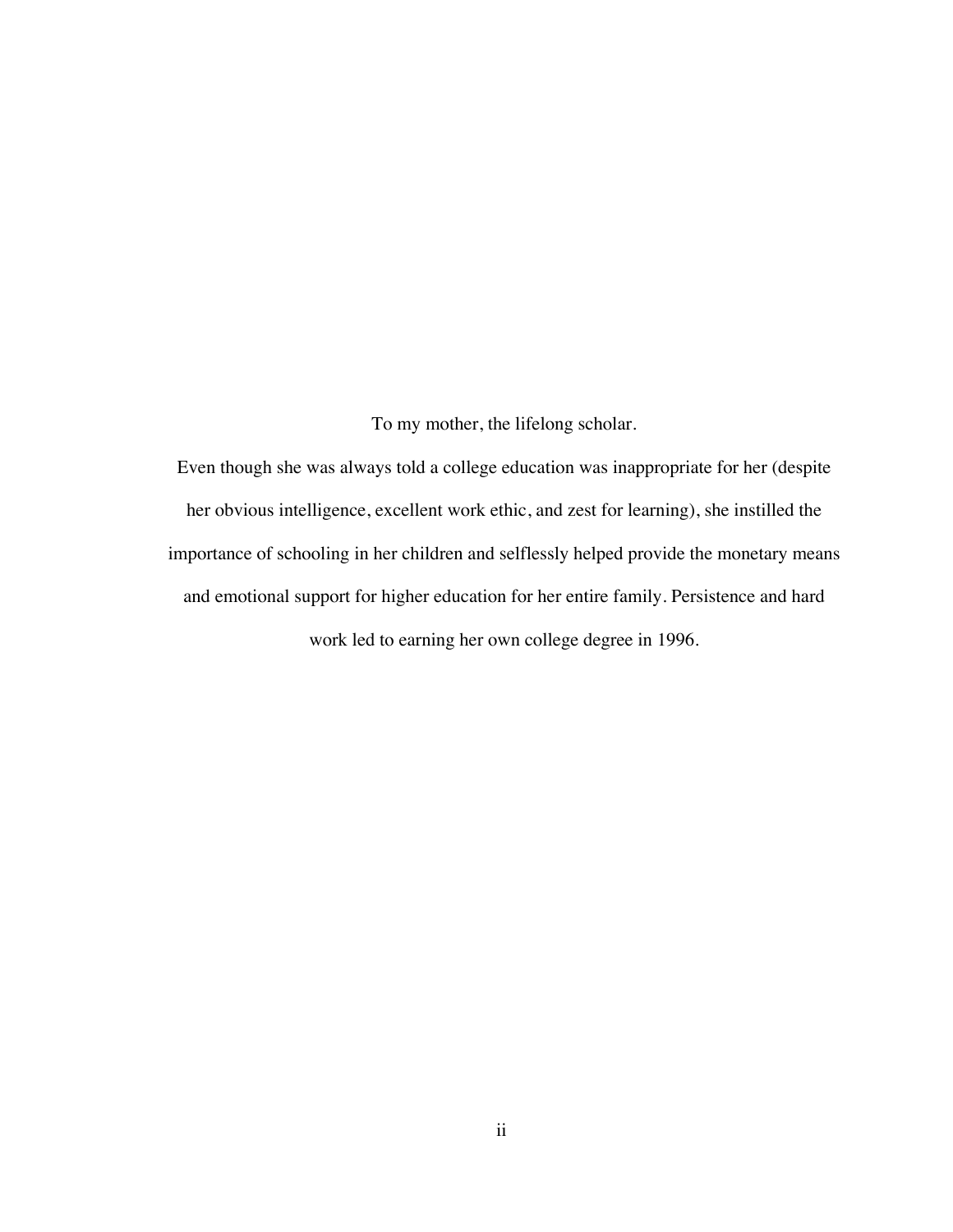#### ACKNOWLEDGMENTS

I have been very fortunate to have so many mentors in my life. Dr. George Richter-Addo first fostered my interest in a scientific career. The opportunities he gave me as an undergraduate in his laboratory combined with his never-ending encouragement and support led me to consider and eventually apply for graduate school.

Many thanks go to my committee members, Dr. Richard Armstrong, Dr. David Hachey, Dr. Claus Schneider, and Dr. Michael Waterman, whose great scientific and career advice, kindness, and support were vital to me. Thank you especially for your patience, interest, and advice at my committee meetings, and your willingness to meet with me at my request for other essential career advice. I was so fortunate to have the privilege of meeting with an amazing panel of experts every six months.

I am forever indebted to Dr. F. Peter Guengerich. In addition to funding this work (National Institutes of Health Grants R37 CA090426, P30 ES000267, and T32 ES007028), he has had the most profound impact on my scientific career. Few PIs of his scientific stature are able to truthfully claim that their first priority is mentoring and teaching students, but he proved this to me throughout my time in his laboratory. Dr. Guengerich always struck the perfect balance of pushing me during successes and encouraging during ruts, with constant support, kindness, and fairness (and even a little humor). Dr. Guengerich helped me to improve my writing, become more critical of what I read, plan appropriate experiments, and, simply, to think! Thank you, Dr. Guengerich, for being the epitome of what it means to be a good Mentor and Scientist.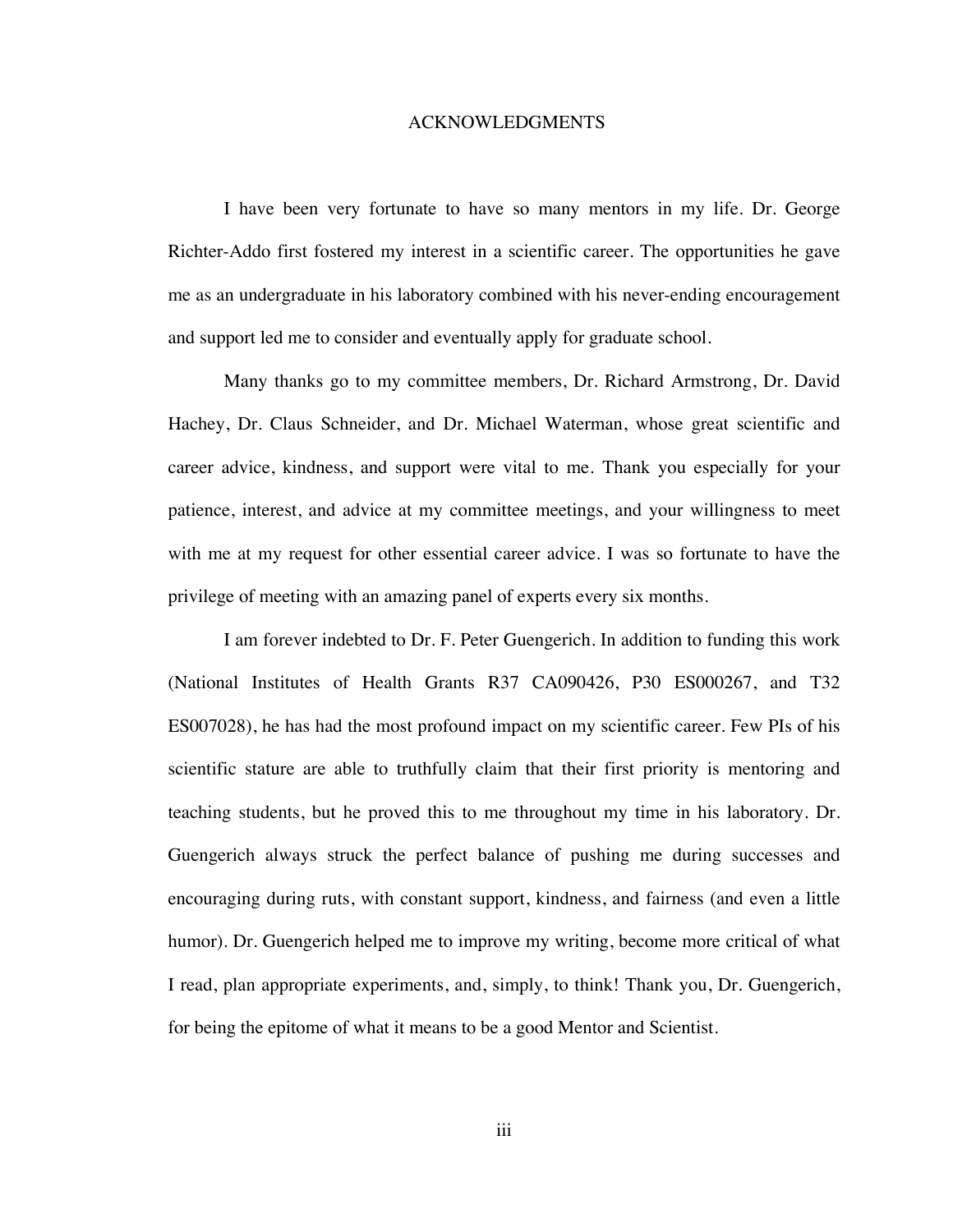The laboratory was a very supportive environment; Kathy Trisler, Kakie Mashburn, Ellen Rochelle, Karen Angel, and Lindsay Folkmann made everything run smoothly, always with a smile, as did Dr. Martha Martin whom I often relied on for advice for everything P450. Dr. Goutam Chowdhury and Dr. Robert Eoff were great sources of advice, training, and especially friendship. I am very grateful for Dr. Emre Isin, who patiently trained me on many instruments and who will always be a dear friend and mentor. I am indebted to Marlene Jayne, who registered me for classes, took care of numerous forms, and dozens of other things I never had to worry about but for which I am nonetheless grateful. Dr. Don Stec and Dr. Wade Calcutt also kindly provided expertise and training on NMR and MS instruments, respectively. I am thankful for lifelong friends met in the IGP program. They provided me with support, empathy, and fun, which were vital to make my graduate school experience so positive.

I am most indebted to my brilliant and loving family. My parents, Chris and Cindy, have given me nothing but love, support, kindness, encouragement, and humor. Without them, none of my education would have been possible. I am eternally grateful to their lifelong support of my education, both monetary, and, more importantly, their teaching me that I could achieve anything I wanted. I am so thankful for my sister Laura, who fortunately looks out for me even to this day, for her sweetness, loyalty, and great sense of ridiculous humor. I thank you and admire you for showing me the importance of working hard to achieve an important educational goal.

To Hans; you are the kindest and most supportive person, and I am so lucky to have you in my life. Thank you for being a safe place to bring love, worries, fears, and dreams, for your sacrifices and support, for your humor and delicious chocolate cakes.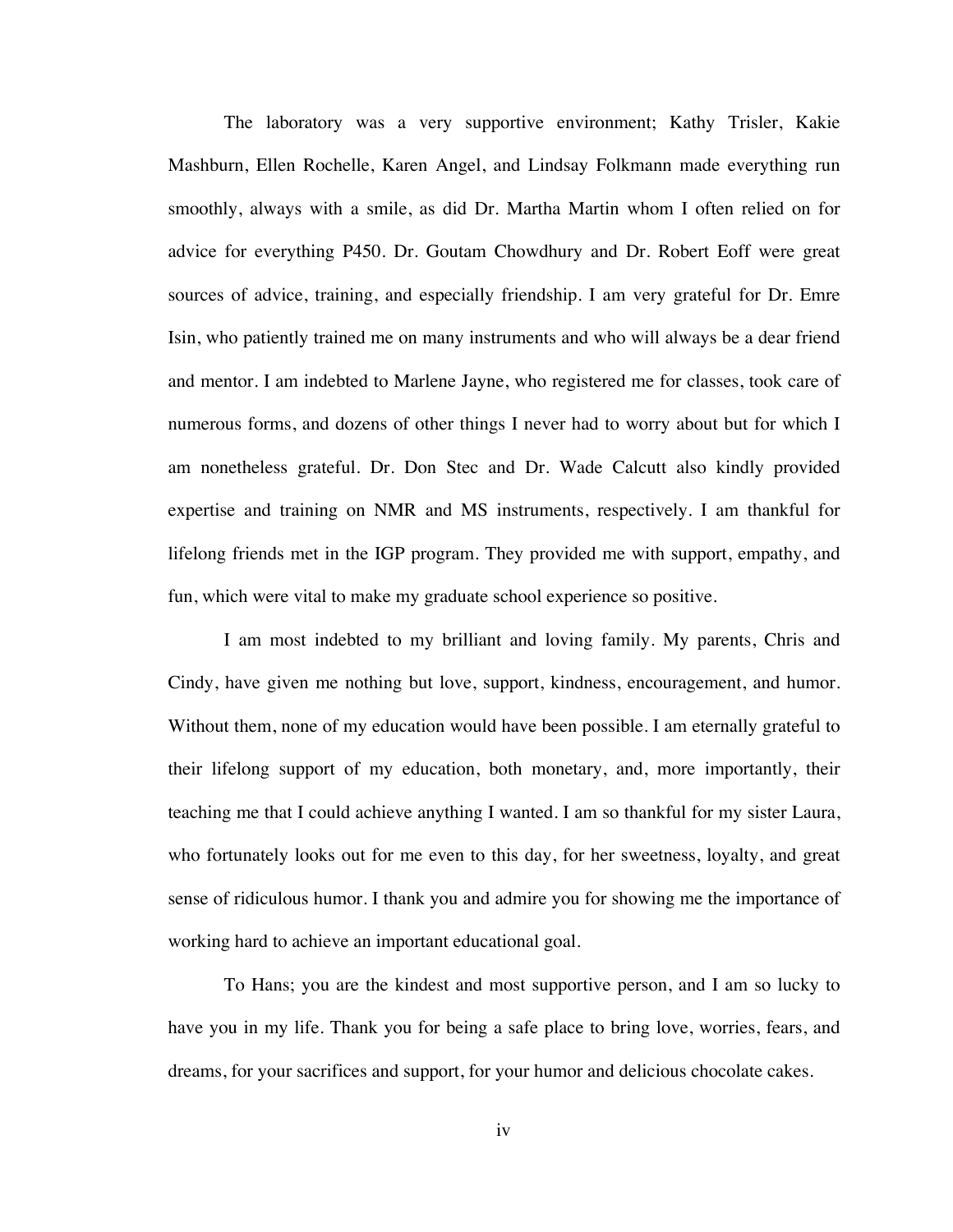## **TABLE OF CONTENTS**

| Chapter        |                                                                                                                                                  |     |
|----------------|--------------------------------------------------------------------------------------------------------------------------------------------------|-----|
| $\mathbf{I}$ . |                                                                                                                                                  |     |
|                | Steady-State and Pre-Steady-State Kinetics and Techniques 17                                                                                     |     |
| II.            | COOPERATIVITY IN OXIDATION REACTIONS CATALYZED BY<br>CYTOCHROME P450 1A2: HIGHLY COOPERATIVE PYRENE<br>HYDROXYLATION AND MULTIPHASIC KINETICS OF |     |
|                |                                                                                                                                                  |     |
| III.           | COOPERATIVITY OF CYTOCHROME P450 1A2:<br>INTERACTIONS OF 1,4-PHENYLENE DIISOCYANIDE AND                                                          | .91 |
|                |                                                                                                                                                  |     |
|                |                                                                                                                                                  |     |
|                |                                                                                                                                                  |     |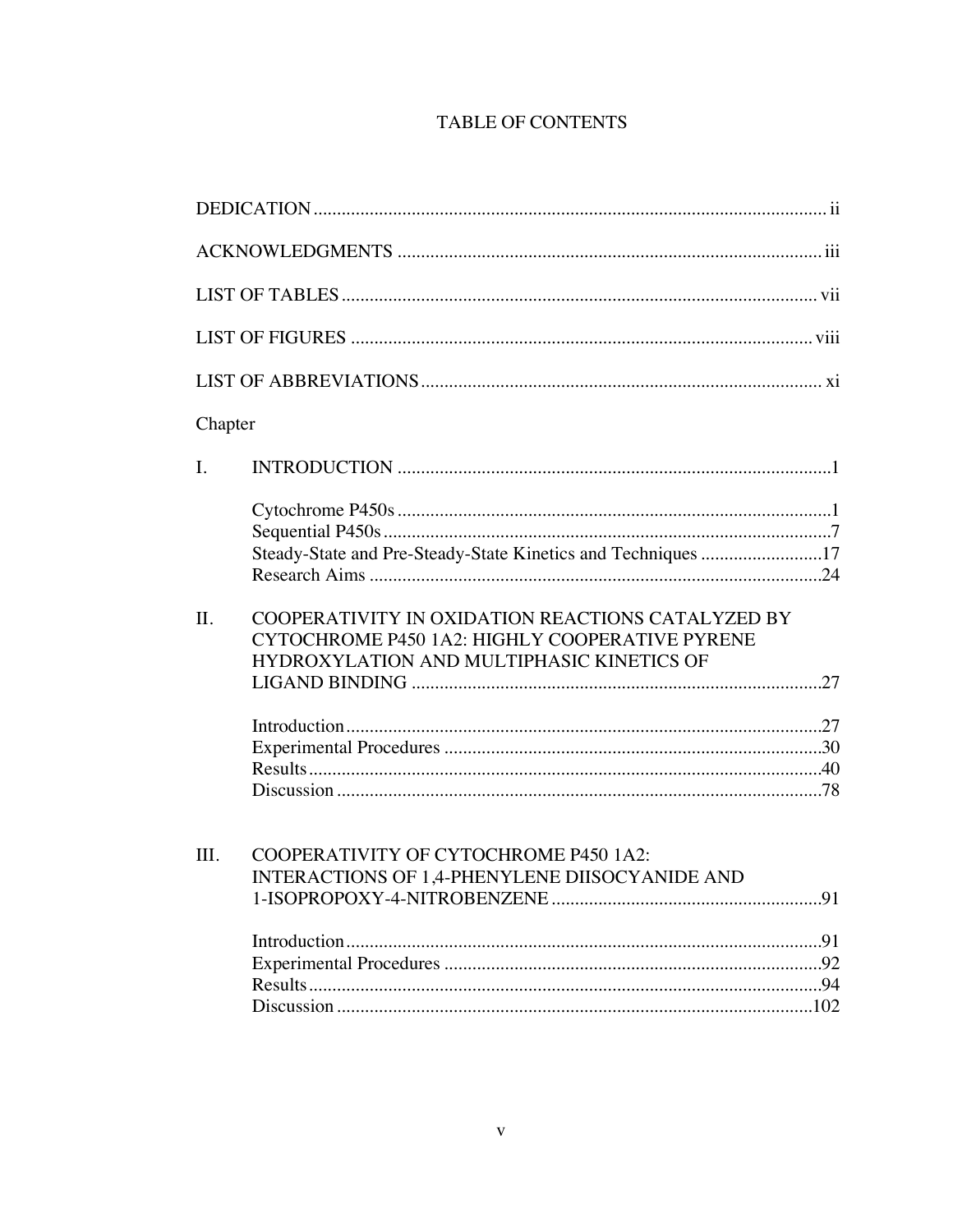| IV. | KINETIC ANALYSIS OF THE THREE-STEP STEROID<br>AROMATASE REACTIONS OF HUMAN CYTOCHROME |     |
|-----|---------------------------------------------------------------------------------------|-----|
|     |                                                                                       |     |
|     |                                                                                       |     |
|     |                                                                                       |     |
|     |                                                                                       |     |
|     |                                                                                       |     |
| V.  |                                                                                       |     |
|     |                                                                                       |     |
|     |                                                                                       |     |
|     |                                                                                       | 173 |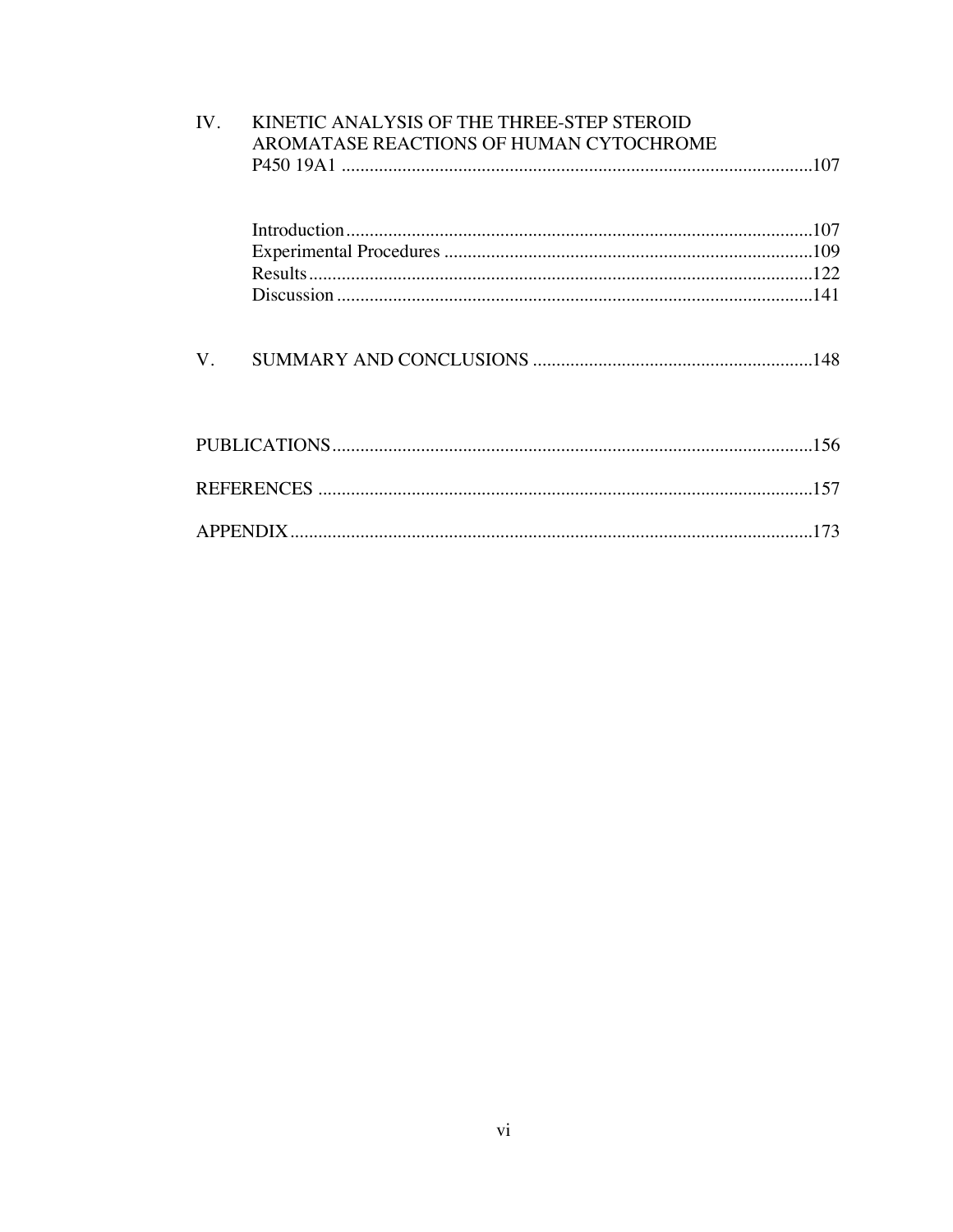# LIST OF TABLES

| Table | Page                                                                           |
|-------|--------------------------------------------------------------------------------|
|       |                                                                                |
|       |                                                                                |
|       | 3. Steady-state parameters of P450 19A1 turnover and dissociation constants125 |
|       |                                                                                |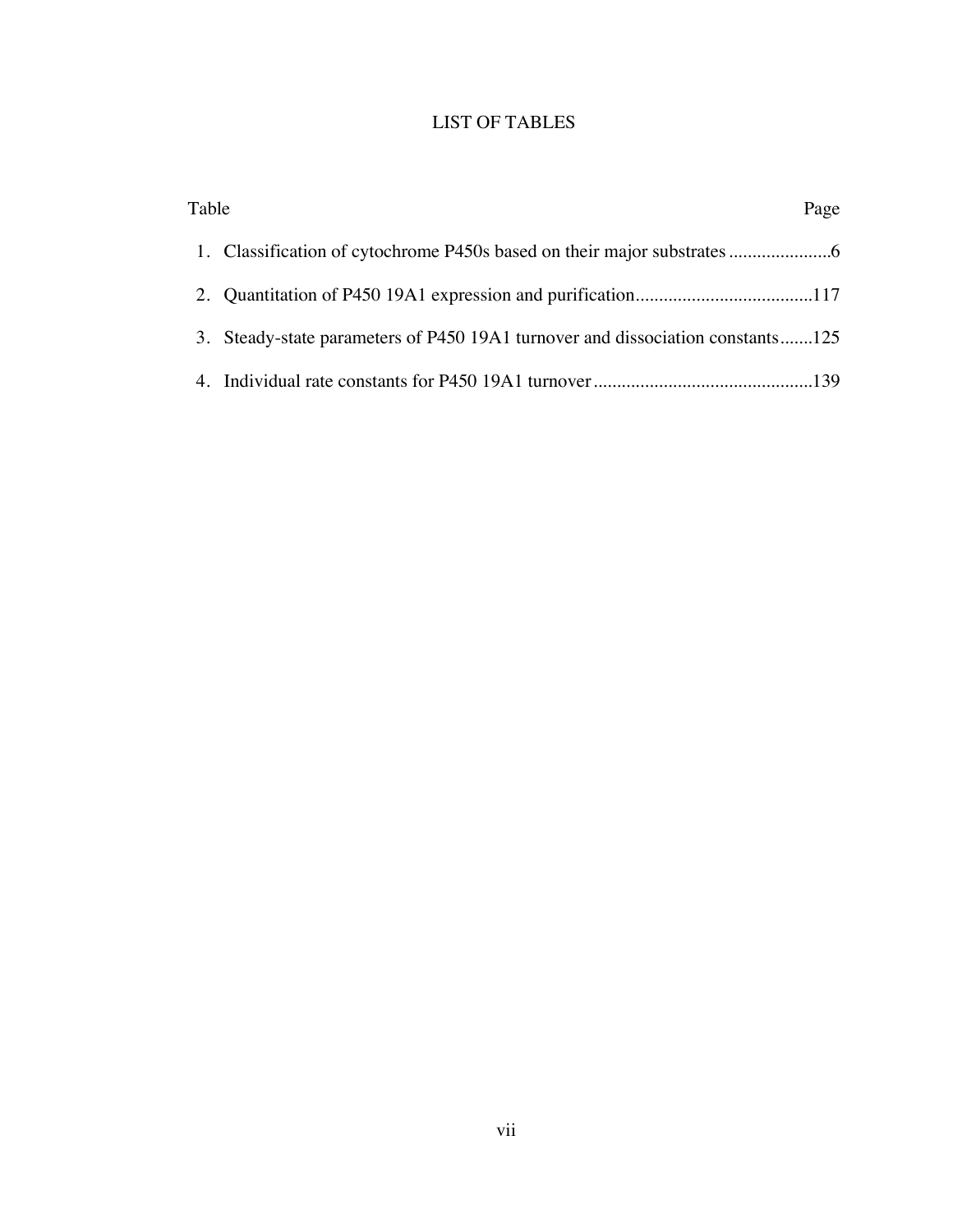## LIST OF FIGURES

| Figure<br>Page                                                              |
|-----------------------------------------------------------------------------|
| 1. X-ray crystal structure of human P450 1A2 complexed with αNF 4           |
| 2. X-ray crystal structure of human P450 19A1 complexed with andro          |
|                                                                             |
|                                                                             |
|                                                                             |
| 6. Examples of sequential reactions catalyzed by cytochrome P450s 12        |
|                                                                             |
|                                                                             |
|                                                                             |
| 10. Time courses and chromatograms of the oxidation of pyrene by P450 1A234 |
|                                                                             |
|                                                                             |
|                                                                             |
|                                                                             |
|                                                                             |
|                                                                             |
| 17. Steady-state kinetics of pyrene 1-hydroxylation by human P450 1A257     |
|                                                                             |
|                                                                             |
|                                                                             |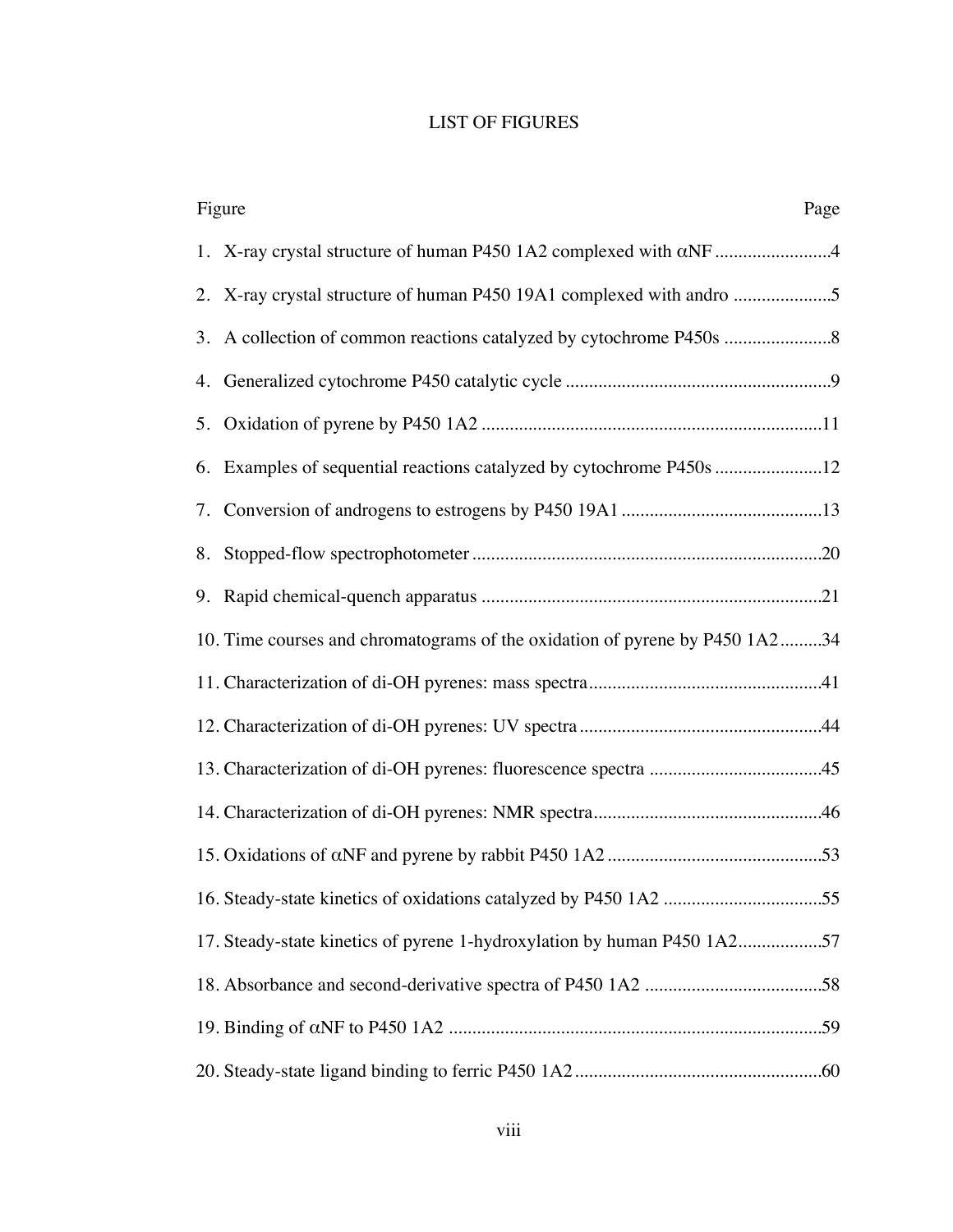| 21. Pre-steady-state kinetics of ligand binding to ferric P450 1A2 (absorbance) 62   |
|--------------------------------------------------------------------------------------|
|                                                                                      |
| 23. Pre-steady-state kinetics of ligand binding to ferric P450 1A2 (fluorescence) 66 |
|                                                                                      |
|                                                                                      |
| 26. Steady-state kinetics of benzo $[a]$ pyrene hydroxylation catalyzed by           |
| 27. Fitting of pyrene binding (UV-visible absorbance data) and oxidation             |
| 28. DynaFit files for fitting results of pyrene binding (UV-visible                  |
| 29. DynaFit results for fitting the $v$ vs. substrate concentration plot for         |
|                                                                                      |
|                                                                                      |
| 32. Pre-steady-state kinetics of Ph(NC) <sub>2</sub> binding to ferric P450 1A2 95   |
| 33. Pre-steady-state kinetics of ligand binding to ferrous P450 1A2 97               |
|                                                                                      |
|                                                                                      |
|                                                                                      |
| 37. Docking of ligands into a homology model of rabbit P450 1A2103                   |
| 38. cDNA optimization for P450 19A1 expression in E. coli 111                        |
| 39. N-terminal sequence and purification of P450 19A1 protein 113                    |
|                                                                                      |
| 41. Sample HPLC radiochromatogram following incubation of P450                       |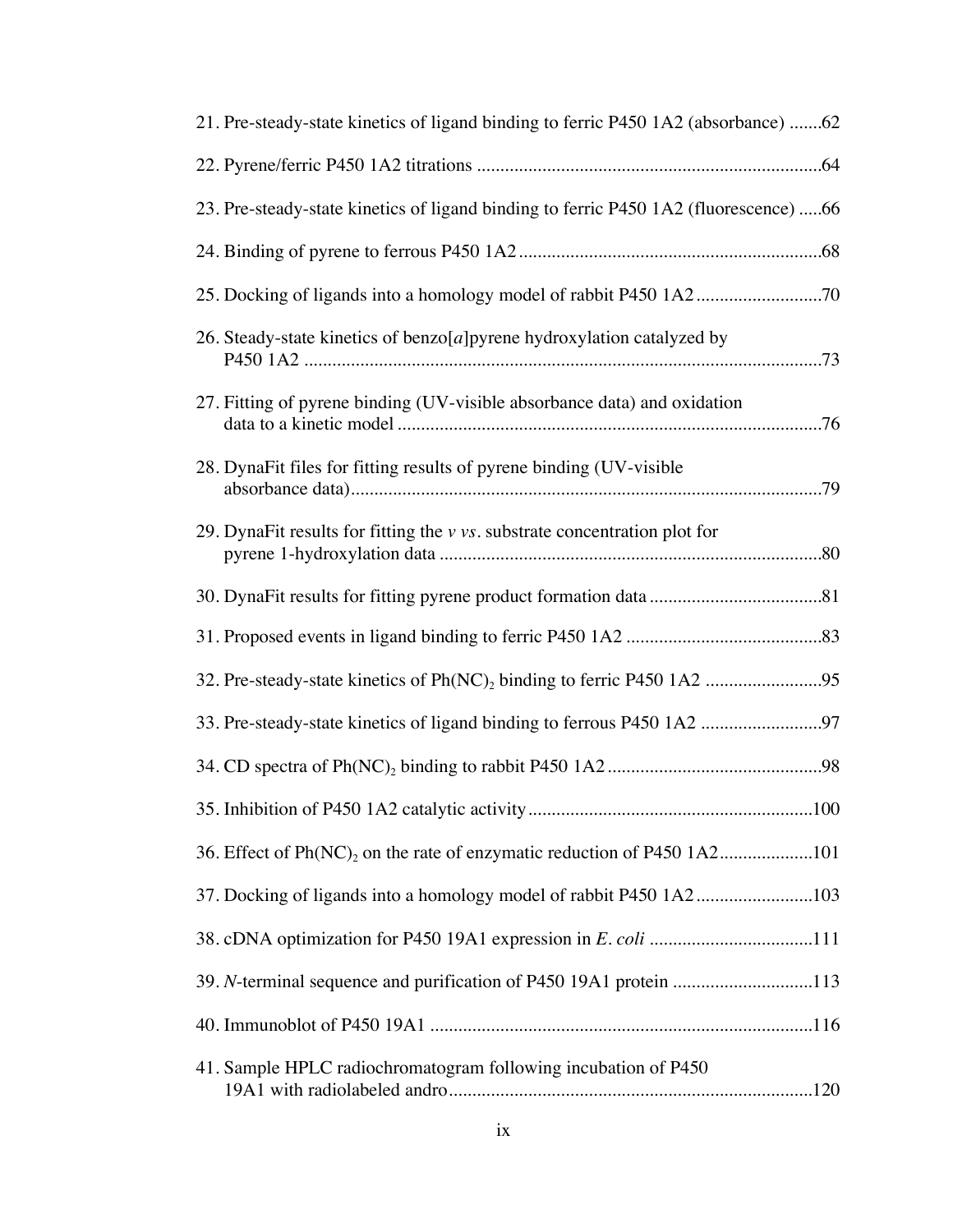| 45. DynaFit iterations for fitting stopped-flow spectroscopy binding data                             |  |
|-------------------------------------------------------------------------------------------------------|--|
|                                                                                                       |  |
| 47. $\text{Fe}^{2+}\bullet$ CO vs. $\text{Fe}^{2+}$ difference spectra in the absence and presence of |  |
|                                                                                                       |  |
|                                                                                                       |  |
| 50. Kinetics of P450 19A1 catalysis under single turnover conditions 138                              |  |
|                                                                                                       |  |
| 52. Details of the proposed third step of P450 19A1 turnover 152                                      |  |
| 53. Conversion of estrone to 2-hydroxyestrone by P450 19A1153                                         |  |
| 54. Conversion of 19-norandrostenedione to estrone by P450 19A1 154                                   |  |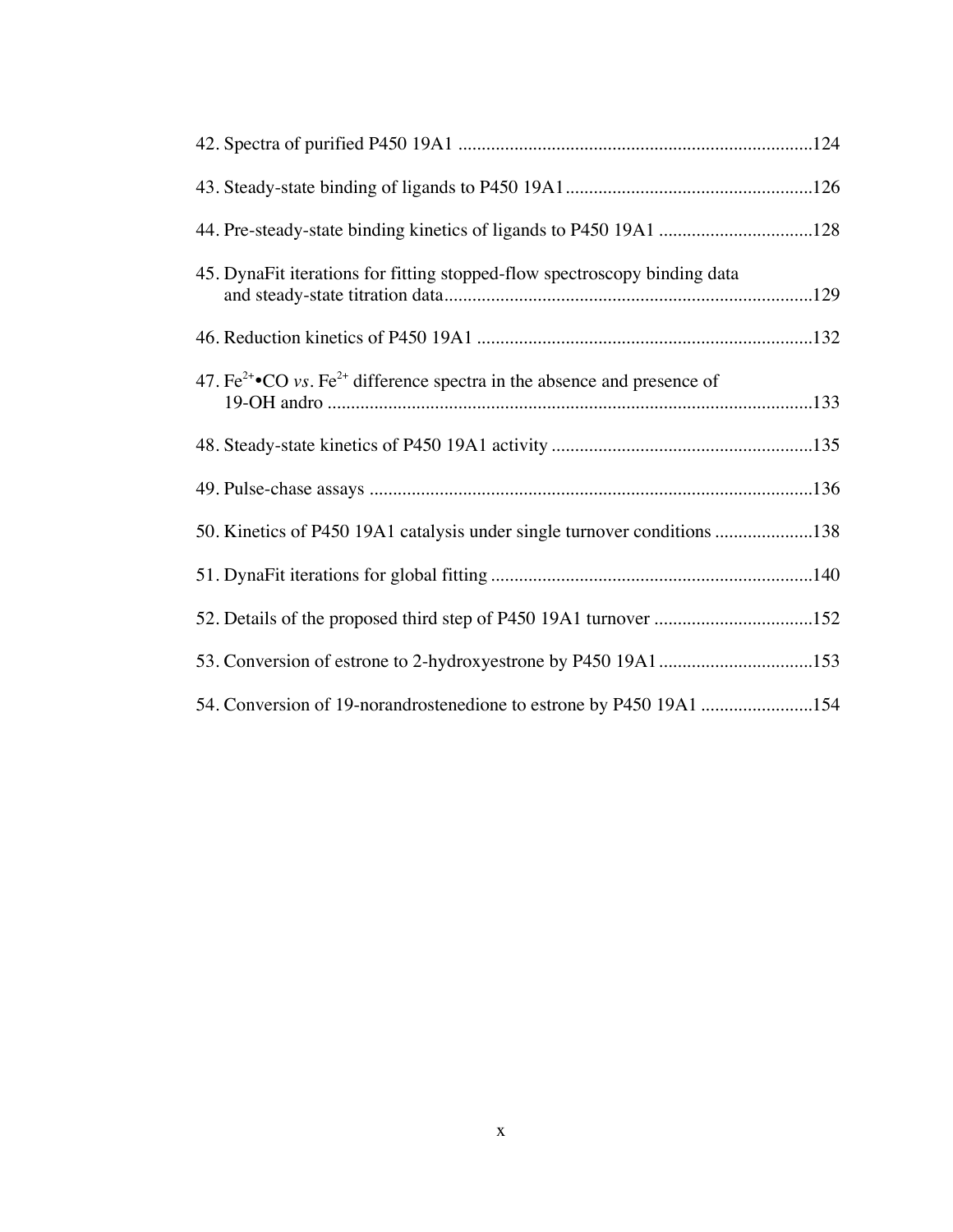## LIST OF ABBREVIATIONS

| $(CH3)2CH-O-PhNO2$    | 1-isopropoxy-4-nitrobenzene                 |
|-----------------------|---------------------------------------------|
| $Ph(NC)$ <sub>2</sub> | 1,4-phenylene diisocyanide                  |
| 1-OH pyrene           | 1-hydroxypyrene                             |
| di-OH pyrene          | di-hydroxypyrene                            |
| $19 = O$ andro        | 19-aldoandrostenedione                      |
| 19-OH andro           | 19-hydroxyandrostenedione                   |
| $\alpha$ NF           | $\alpha$ -naphthoflavone (5,6-benzoflavone) |
| andro                 | androstenedione                             |
| CD                    | circular dichroism                          |
| <b>CHAPS</b>          | 3-[(3-cholamidopropyl)dimethylammonio]-1-   |
|                       | propanesulfonate                            |
| <b>COSY</b>           | correlated spectroscopy                     |
| <b>DTT</b>            | dithiothreitol                              |
| <b>EDTA</b>           | ethylenediamine tetraacetic acid            |
| <b>ESI</b>            | electrospray ionization                     |
| FAD                   | flavin adenine dinucleotide                 |
| <b>FMN</b>            | flavin mononucleotide                       |
| <b>HMBC</b>           | heteronuclear multiple bond coherence       |
| <b>HMQC</b>           | heteronuclear multiple quantum coherence    |
| <b>HPLC</b>           | high performance liquid chromatography      |
| <b>IPTG</b>           | isopropyl-β-D-thiogalactopyranoside         |